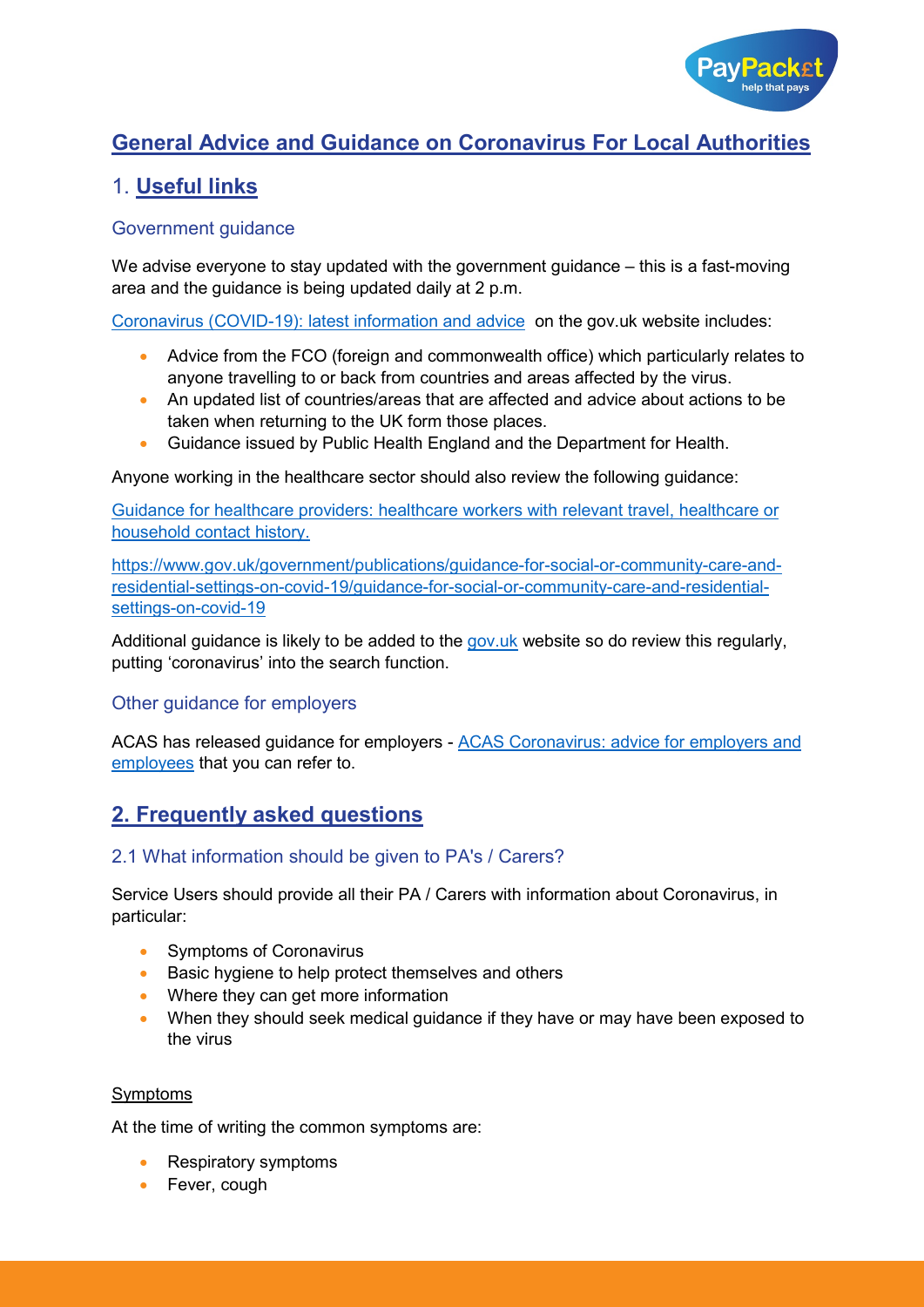

- Shortness of breath
- Breathing difficulties

#### Hygiene

The current guidance is to:

- Cover your mouth and nose with a tissue or your sleeve (not your hands) when you cough or sneeze
- Put used tissues in the bin immediately
- Wash your hands with soap and water often do this for at least 20 seconds
- Try to avoid close contact with people who are unwell
- Don't touch your eyes, nose or mouth if your hands are not clean

#### Further information and when to seek medical assistance

Share the links in the 'useful links' section above with the PA / Carers and encourage them to keep themselves up to date with the latest Government advice. Presently people are advised to contact the NHS 111 number if they feel unwell or if they may have been exposed to the Coronavirus. They should not go to the GP as they could spread the virus if they have it.

## 2.2 What happens if a PA / Carer contracts Coronavirus?

Service User Clients should share information with their PA / Carers about coronavirus and tell them about the circumstances in which they should seek medical advice. PA / Carers should be encouraged to inform their Employer if they either have symptoms or may have been exposed to the virus, or have been directed to self-isolate – e.g. following advice from a GP or NHS 111.

In the event that a PA / Carer contracts Coronavirus or is directed to self-isolate it is likely that they will be unable to provide care services for at least 2 weeks and quite possibly much longer. **Contingency arrangements will need to be made to ensure continuity of care is maintained.**

## 2.3 If Agency PA / Carers are used, does the Service User client need to check if these workers have been exposed to Coronavirus?

It is the primary responsibility of the Agency supplier to ensure that, to the best of their ability, that workers supplied to clients are suitably vetted and capable of providing their services safely. However, it is advisable for Service Users to share information with agency workers about coronavirus in the same way as they would their own PA / Carers. They should be told about the circumstances in which they should seek medical advice and encouraged to inform the Service User client if they either have symptoms or may have been exposed to the virus, or have been directed to self-isolate – e.g. following advice from a GP or NHS 111.

## 2.4 If a member of staff is not unwell but has chosen to self-isolate, are they entitled to sick pay (SSP)?

PA / Carers are entitled to Statutory Sick Pay (SSP) if they meet all of the qualifying criteria for it. SSP applies if PA / Carer is actually sick and unable to work (due to illness or injury)